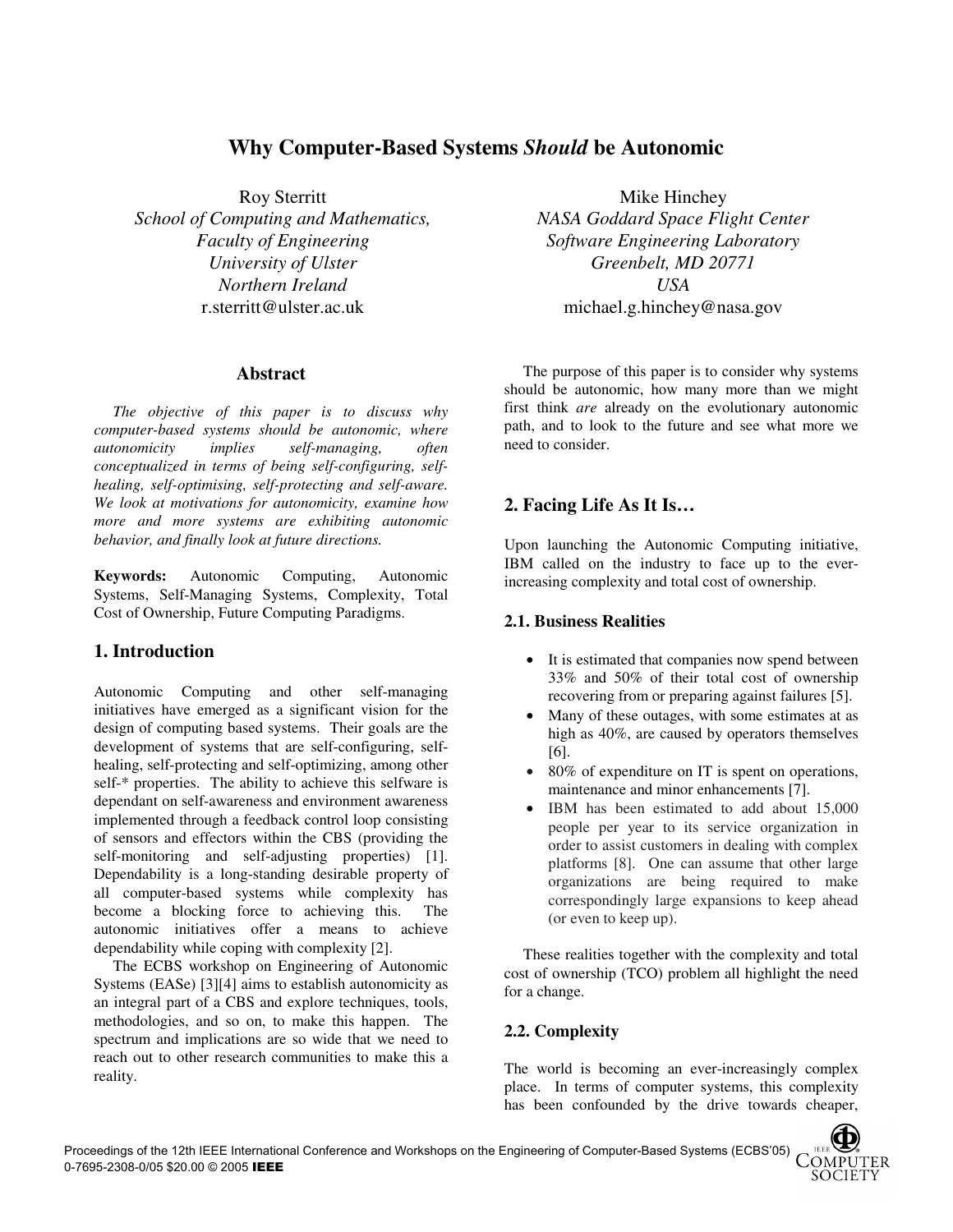faster and smaller hardware, and functionally rich software. The infiltration of the computer into every day life has made the reliance on it critical. As such, there is an increasing need throughout design, development and operation of computer systems to cope with this complexity and the inherent uncertainty within. There is an increasing need to change the way we view computing; there is a need to realign towards facing up to computing in a complex world.

The IT industry is a marked success; within a 50 year period it has grown to become a trillion dollar per year industry obliterating barriers and setting records with astonishing regularity [9][10]. Throughout this time the industry has had a single focus, namely to improve performance [11] which has resulted in some breathtaking statistics [12]:

- Performance/price ratio doubles around every 18 months,
- resulting in 100 fold per decade;
- Progress in the next 18 months will equal ALL previous progress;
- New storage = sum of all old storage, ever;
- New processing = sum of all old processing;
- Aggregate bandwidth doubles in 8 months.

This performance focus has resulted in the emergence of a small number of critical inherent behaviors in the way the industry operates when designing, developing and deploying hardware, software, and systems [11]:

- That humans can achieve perfection; that they avoid making mistakes during installation, upgrade, maintenance or repair.
- Software will eventually be bug free; the focus of companies has been to hire better programmers, and universities to train better software engineers, in development lifecycle models.
- Hardware mean-time between failure  $(MTBF)$  is already very large approximately 100 years - and will continue to increase.
- Maintenance costs are a function of the purchase price of hardware; and as such with decreasing hardware costs (in terms of price/performance) results in decrease in maintenance costs.

When made explicit in this way, it is obvious that these implicit behaviors are flawed and result in contributing factors to the complexity problem.

Within the last decade, problems have started to become more apparent. For an industry that is used to metrics always rising we saw some key decreases. Figure 1 [9] highlights that key modern day systems – cell phones and the internet – have seen a decline in availability, changing the established trend of their counterparts.



#### **Figure 1 Systems Availability over the Decades [9]**

We increasingly require our complex systems to be dependable. This is obvious, when one considers how dependant we have become on our systems and how much it costs for a single hour of downtime. For instance, in 2000: \$6.5m brokerage operations, \$2.5m credit card authorization and \$¼m for eBay [11][13][14].

## **2.3. Total Cost of Ownership (TCO)**

As hardware gets cheaper, the actual total cost of ownership – managing the complexity – increases. The following depicted statistics indicate where some of these costs lie.



**Figure 2 Client Computing TCO (%) [15]** 

In terms of direct accountable IT costs (Figure 2) the average costs per desktop is \$100-180 per month for organizations with greater than 5000 employees. Figure 2 indicates online support (18%) and helpdesk (17%) are the biggest costs; activities like IMAC and email support

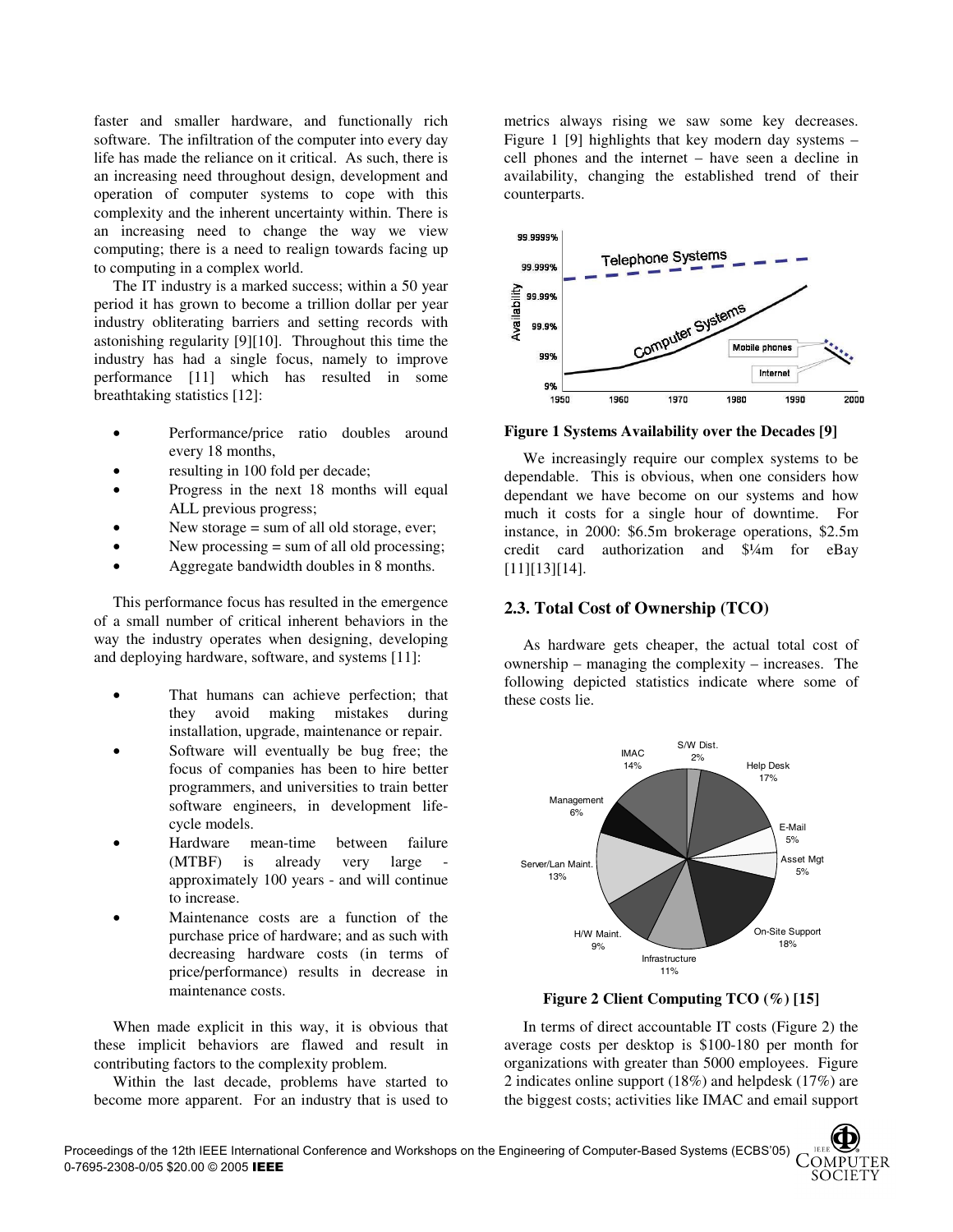and require 14% and 5% of costs. A lot of these activities would require less attention if they contained of more self-management capability.



## **Figure 3 Client computing TCO – indirect costs (hrs/mth) [15]**

Figure 3 expresses indirect costs of client computing in terms of hours per month – where those that are not employed directly in an IS role and are users of computing, have to resort to some of their own self help, peer help and their own administration. It is estimated that it requires on average 205.2 hr/yr; if you cost this at \$50 an hour these indirect costs amount to \$10,260 per user! As with direct costs, these activities would be reduced if our systems had more autonomicity.



#### **Figure 4 The sources of data loss (Incident rate 6% of devices per year) [15]**

Figure 4 depicts the sources of data loss where incidents occur on 6% of devices. The value of data/information/knowledge is commonly acknowledged within organizations as a valuable asset. Yet, with client and personal computing, apart from the expensive direct costs of recovery from major failure, there is a substantial risk of indirect costs associated with work lost through ineffective back-up procedures. Selfware that facilitates smart back-ups, that reduces situations that cause human error in the first place, and is more proactive in monitoring the health of the device, provides the potential to reduce these costs and incidents of data loss in the first place.

## **3. Autonomicity is (Already) All Around**

Autonomicity is already being built into many systems in an effort, primarily, to increase dependability and reduce downtime, but also as a means of achieving greater usability and user friendliness.

An obvious example, that many of us encounter every day, is in the operating systems of our home or work computers, or of our cellphones and PDAs. These are increasingly being enhanced with mechanisms for reducing the number of errors we can make, and coping with updates and additions.

## **3.1. A Simple Example -Windows XP**

Consider the Windows XP operating system as an example. XP already meets a lot of the requirements now recognized as necessary to meet the criteria of being an autonomic system. As always, the four criteria are interrelated and what contributes to being "selfhealing" may also contribute to "self-optimizing", etc.

## *Self***-***configuring*

 XP, like many other operating systems, is designed to be installed automatically. The user is guided through a new installation, even given the option of accepting a standard installation, or selecting a customized installation which XP will complete for the user.

 XP is also self-reconfiguring. The operating system automatically detects newly installed programs and newly installed (or connected) hardware devices. Long gone are the days of needing to install drivers and download new drivers from manufacturer's websites. XP automatically detects new hardware connected, and installs it appropriately. In most cases, it can even identify the device and name it correctly. It's not surprising that it can do so with newer devices, but it can successfully identify devices that are many years old and configure (or re-configure) itself to deal with those.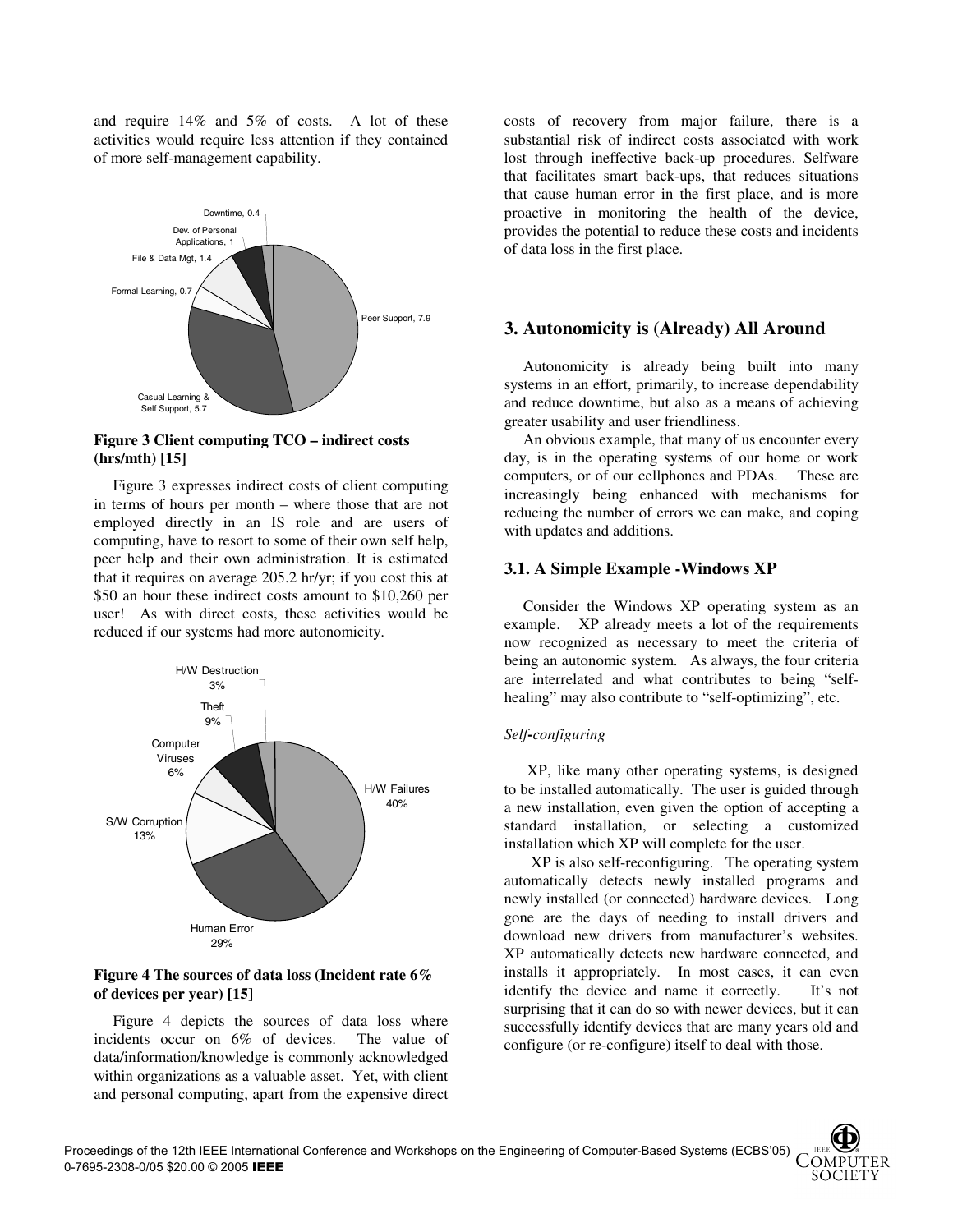#### *Self***-***healing*

XP is able to recover from a plethora of errors, all automatically.

It can detect the unsafe removal of devices and will attempt to overcome this. It is able to automatically download patches to deal with new viruses, security breaches, or merely errors that were undetected before that version of the operating system was released. Where an error cannot be recovered from, the operating system prepares an appropriate report and returns it to Microsoft.

#### *Self***-***optimizing*

XP is able to download updates and enhancements. Some of these are for the purposes of self-healing and self-protecting (we've all had experiences of XP's vulnerability to hackers and worms) and correcting previously undetected errors. Others are to enhance the operation of the system and to improve its performance.

#### *Self***-***protecting*

Just like many other operating systems, XP is able to protect itself from various errors, such as unsafe removal of devices, sudden loss of resources, etc. Additionally it provides a form of checkpointing so that documents, etc., can be recovered following a crash.

In many cases, this protection takes the simple form of returning to a state of limited operation, or "safe state" where current settings and data will be protected to a certain extent. Subsequently, data and open files can be restored to that last checkpoint. In other cases, patches can be downloaded as an automatic update.

#### *Self***-***aware*

To perform many of these functions, XP must have a certain degree of self-awareness. It must be aware of its current status (so that it can recover from crashes, etc.) as well of its peripherals, etc. More importantly, it must be aware of the current version of the operating system that it itself is comprised of. Only in this way will it know which updates, patches, etc., to download and install.

The Dynamic Systems Initiative (DSI) is Microsoft's initiative to facilitate this self-awareness through knowledge (creation, modification, transfer, and operation) about the system for the lifecycle of that system [16]. These are seen as core principles in addressing the complexity and manageability challenges.

## **3.2. A More Complex Example – NASA Missions**

At the other end of the scale, we have systems which are less common and less likely to be encountered on a regular basis, but which attract significant publicity, particularly when they fail. These are exemplified by NASA missions, amongst others.

NASA missions require the use of complex hardware and software systems, and embedded systems, often with hard real-time requirements. Most missions involve significant degrees of autonomous behavior, often over significant periods of time. There are missions which are intended only to survive for a short period, and others which will continue for decades, with periodic updates to both hardware and software. Some of these updates are pre-planned; others, such as with the Hubble Space Telescope, were not planned but now will be undertaken (with updates performed either by astronauts or via a robotic arm).

While missions typically have human monitors, many missions involve very little human intervention, and then often only in extreme circumstances. It has been argued that NASA systems *should* be autonomic [1][17], and that all autonomous systems should be autonomic by necessity. Indeed, the trend is in that direction in forthcoming NASA missions.

We take as our example, a NASA concept mission, ANTS, which has been identified [18] as a prime example of an autonomic system.

### 3.2.1 ANTS

ANTS is a concept mission that involves the use of intelligent swarms of spacecraft. From a suitable point in space (called a Lagrangian), 1000 small spacecraft will be launched towards the asteroid belt.

As many as 60% to 70% of these will be destroyed immediately on reaching the asteroid belt. Those that survive will coordinate into groups, under the control of a leader, which will make decisions for future investigations of particular asteroids based on the results returned to it by individual craft which are equipped with various types of instruments.

#### *Self*-*configuring*

ANTS will continue to prospect thousands of asteroids per year with large but limited resources. It is estimated that there will be approximately one month of optimal science operations at each asteroid prospected. A full suite of scientific instruments will be deployed at each asteroid. ANTS resources will be configured and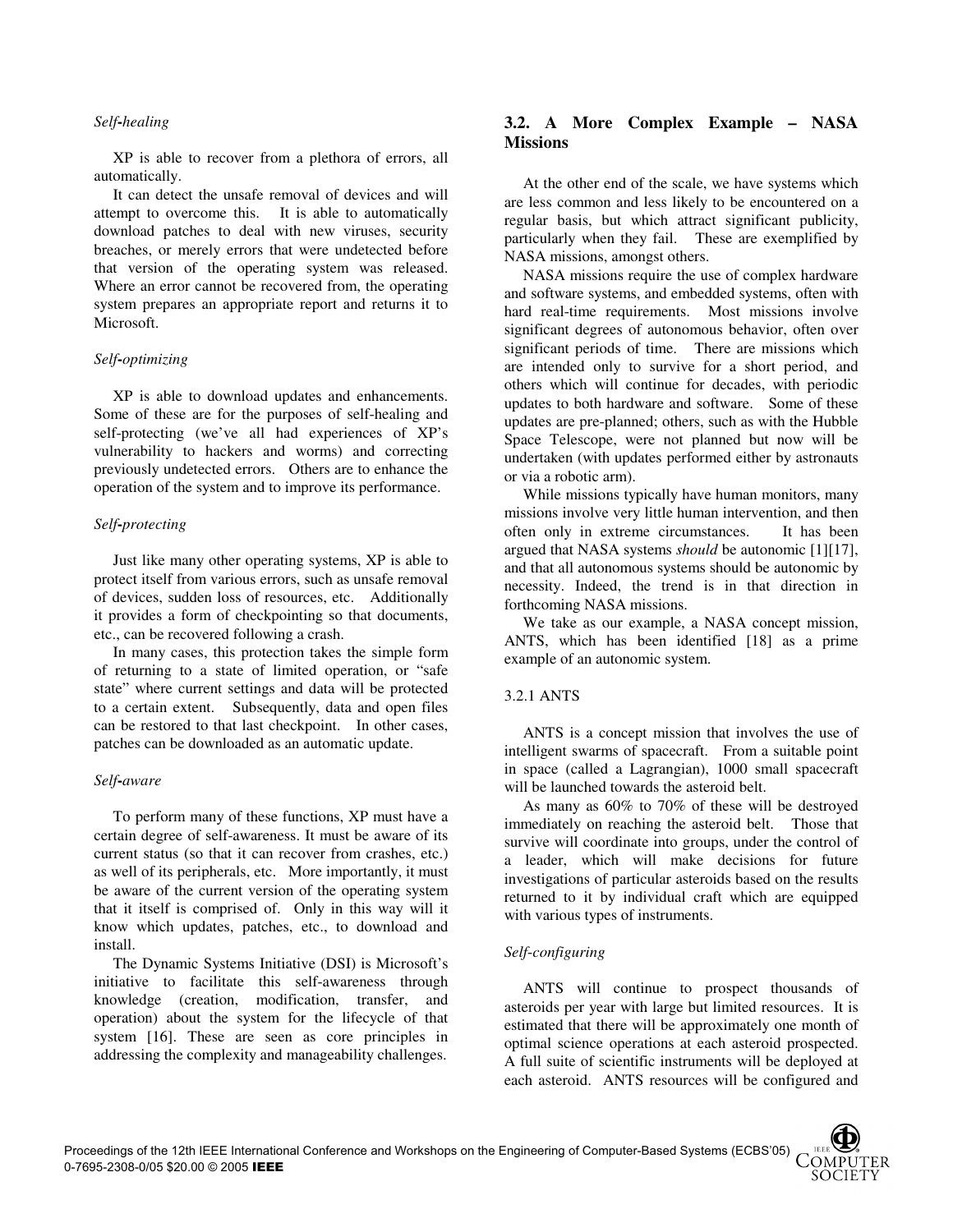re-configured to support concurrent operations at hundreds of asteroids over a period of time.

The overall ANTS mission architecture calls for specialized spacecraft that support division of labor (rulers, messengers) and optimal operations by specialists (workers). A major feature of the architecture is support for cooperation among the spacecraft to achieve mission goals. The architecture supports swarmlevel mission-directed behaviors, sub-swarm levels for regional coverage and resource-sharing, team/worker groups for coordinated science operations and individual autonomous behaviors. These organizational levels are not static but evolve and self-configure as the need arises. As asteroids of interest are identified, appropriate teams of spacecraft are configured to realize optimal science operations at the asteroids. When the science operations are completed, the team disperses for possible reconfiguration at another asteroid site. This process of configuring and reconfiguring continues throughout the life of the ANTS mission.

Reconfiguring may also be required as the result of a failure, such as the loss of, or damage to, a worker due to collision with an asteroid (in which case the role may be assumed by another worker, which will be allocated the task and resources of the original).

## *Self*-*healing*

ANTS is self-healing not only in that it can recover from mistakes, but self-healing in that it can recover from failure, including damage from outside forces. In the case of ANTS, these are non-malicious sources: collision with an asteroid, or another spacecraft, etc.

ANTS mission self-healing scenarios span the range from negligible to severe. A negligible example would be where an instrument is damaged due to a collision or is malfunctioning. In such a scenario, the self-healing behavior would be the simple action of deleting the instrument from the list of functioning instruments. A severe example would arise when the team loses so many workers it can no longer conduct science operations. In this case, the self-healing behavior would include advising the mission control center and requesting the launch of replacement spacecraft, which would be incorporated into the team, which in turn would initiate necessary self-configuration and selfoptimization.

Individual ANTS spacecraft will have self-healing capabilities also. For example, an individual may have the capability of detecting corrupted code (software), causing it to request a copy of the affected software from another individual in the team, enabling the corrupted spacecraft to restore itself to a known operational state.

### *Self*-*optimizing*

Optimization of ANTS is performed at the individual level as well as at the system level.

Optimization at the ruler level is primarily through learning. Over time, rulers will collect data on different types of asteroids and will be able to determine which asteroids are of interest, and which are too difficult to orbit or collect data from. This provides optimization in that the system will not waste time on asteroids that are not of interest, or endanger spacecraft examining asteroids that are too dangerous to orbit.

Optimization for messengers is achieved through positioning, in that messengers may constantly adjust their positioning in order to provide reliable communications between rulers and workers, as well as with mission control back on Earth.

Optimization at the worker level is again achieved through learning, as workers may automatically skip over asteroids that it can determine will not be of interest.

## *Self*-*protecting*

The significant causes of failure in ANTS will be collisions (with both asteroids and other spacecraft), and solar storms.

Collision avoidance through maneuvering is a major challenge for the ANTS mission, and is still under development. Clearly there will be opportunity for individual ANTS to coordinate with other spacecraft to adjust their orbits and trajectories as appropriate. Avoiding asteroids is a more significant problem due to the highly dynamic trajectories of the objects in the asteroid belt. Significant planning will be required to avoid putting spacecraft in the path of asteroids and other spacecraft.

In addition, charged particles from solar storms could subject spacecraft to degradation of sensors and electronic components. The increased solar wind from solar storms could also affect the orbits and trajectories of the ANTS individuals and thereby could jeopardize the mission. One possible self-protection mechanism would involve a capability of the ruler to receive a warning message from the mission control center on Earth. An alternative mechanism would be to provide the ruler with a solar storm sensing capability through on-board, direct observation of the solar disk. When the ruler recognizes that a solar storm threat exists, the ruler would invoke its goal to protect the mission from harm from the effects of the solar storm, and issue instructions for each spacecraft to "fold" the solar sail (panel) is uses to charge its power sources.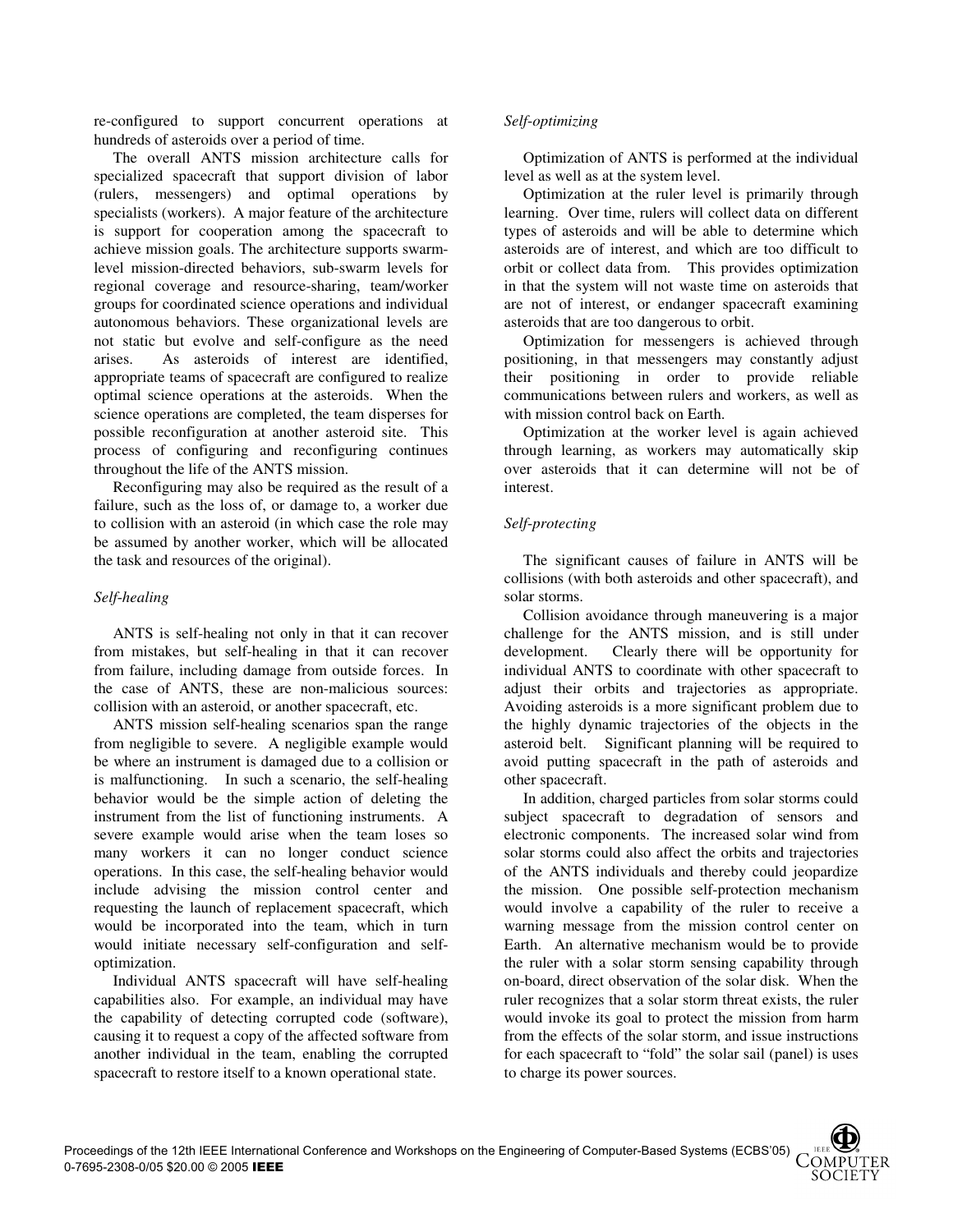#### *Self*-*aware*

Clearly, the above properties require the ANTS mission to be both aware of its environment and selfaware.

The system must be aware of the positions and trajectories of other spacecraft in the mission, of positions of asteroids and their trajectories, as well as of the status of instruments and solar sails.

## **4. Aiming For What You Would Like It To Be…**

## **4.1. Future Computer-Based System Paradigms**

Over the years we have seen the developments and gradual move from M:1 computing (1 computer for many people; the mainframe era), to 1:1 computing (personal computing era) towards the future era of 1:M computing where as individuals we utilize many computing devices, both in our working and personal daily lives. Bud Lawson in his 'Rebirth of the Computer Industry' ACM commentary [8] highlights that the complexity issues started long ago when the first general purpose mainframe was created and has increasingly gotten worse since resulting in a fundamental need to change to overcome the direction in which the industry is heading.

The driving force behind the future paradigms of computing is the increasing convergence between technologies [19]:

- proliferation of devices
- wireless networking
- mobile software

as well as industries converging; e.g., the Computer and Telecommunications industries. Also the increasing fuzziness of boundaries between devices used at work for business or in the home for entertainment (who ever had a mainframe at home?!) plays it part.

As Weiser first described what has become know as ubiquitous computing [20]; *"For thirty years most interface design, and most computer design, has been headed down the path of the "dramatic" machine. Its highest ideal is to make a computer so exciting, so wonderful, so interesting, that we never want to be without it. A less-traveled path I call the "invisible"; its highest ideal is to make a computer so embedded, so fitting, so natural, that we use it without even thinking about it"*.

These ideas of bringing computers into our world, rather than asking us to enter into the computer's world, has become widespread among researchers — albeit often under the alternative names of "pervasive computing", "ambient computing", or the term to emerge from the communications research community, "ambient networks", often referred to as "ambient intelligence", expressing the need for more intelligent computer networks. Other (more explicit) research names for future computing paradigms include "invisible computing" and "world computing" to express the concept of, in effect, a single system with (potentially) billions of "networked information devices".

Behind these different terms and research areas, emphasis is made on three properties [19]:

- 1. nomadic,
- 2. embedded and
- 3. invisible.

This reality of an increasingly networked world has also established the notion that computation need no longer be confined to computers. Instead, computation can be proliferated as a collection of processes, moving among desktops, mobiles, PDAs, servers, and any number of other devices, accumulating and re*–* accumulating themselves on the fly to meet the task at hand [19]. This computing vision goes by many names: distributed computing, Web services, Person-to-Person, Peer-to-Peer, organic IT, utility computing, and grid computing.

A grid infrastructure promises seamless access to computational and storage resources, and offers the possibility of cheap, ubiquitous distributed computing. Grid technology will have a fundamental impact on the economy by creating new areas, such as e-Government and e-Health, new business opportunities, such as computational and data storage services, and changing business models, such as greater organizational and service devolution [21][22]. The Grid is a very active area of research and development; with the number of academic grids jumping six fold in 2002 [23]. Its aim to fulfill the vision of Corbato's Multics [24] – like a utility company, a massive resource to which a customer gives his or her computational or storage needs [25].

With the ever increasing complexity and TCO from the M:1, 1:1 eras moving to 1:M era with all these billions of devices, is the future one of chaos?

For 1:M computing to become a successful reality will require a self-managing approach such as autonomic computing (along with other things such as new business models).

These future computer paradigms such as grid computing, utility computing, pervasive computing, ubiquitous computing, invisible computing, world computing, ambient intelligence, ambient networks, and so on, all will reside within the ECBS domain – a fusion of systems and software engineering - due to the fact that these systems will be highly dependent on devices and embedded systems. All these next generation infrastructures in one form or another will require an autonomic – self-managing – infrastructure.